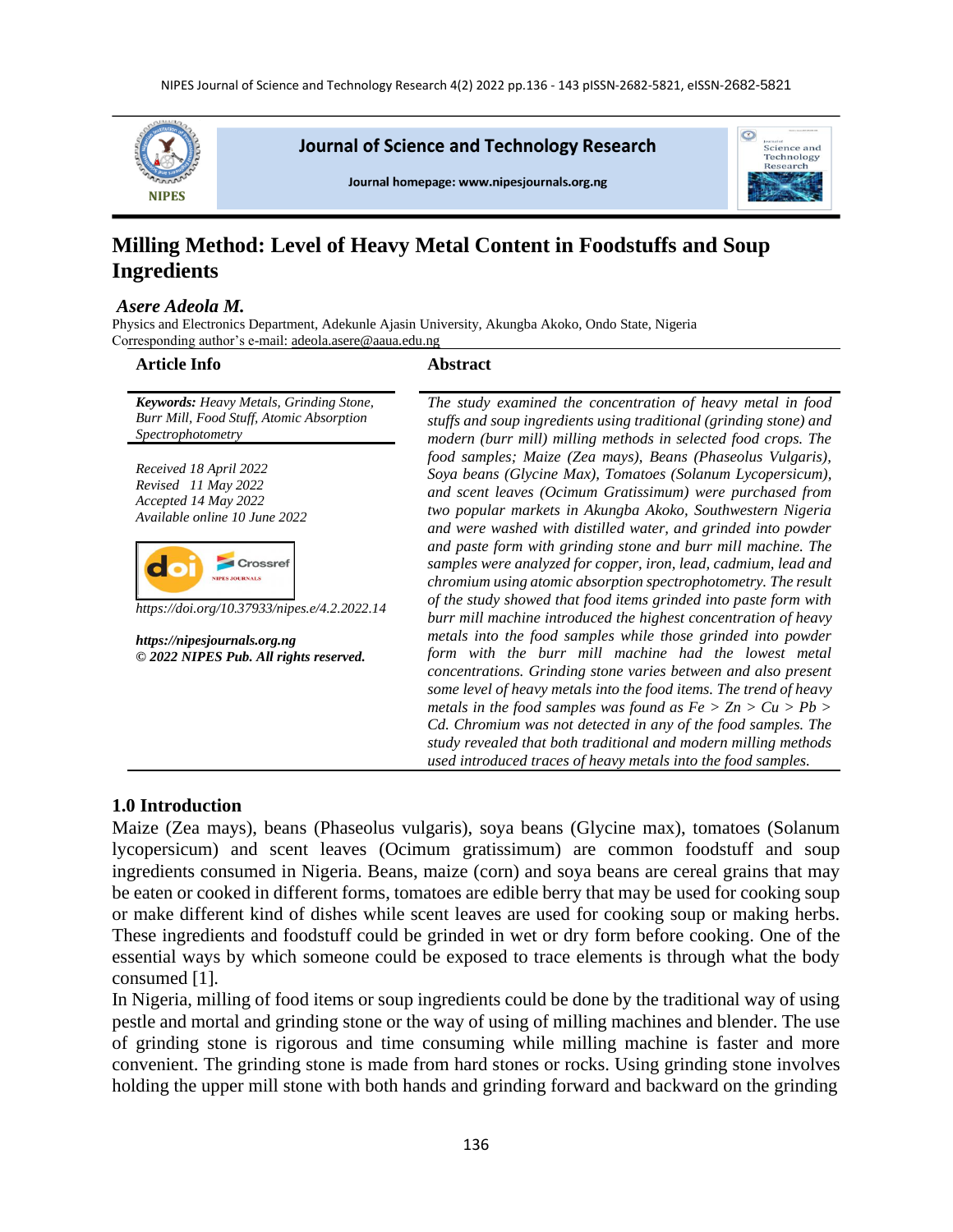stone. During the grinding process, some of the stone components may grind to powder, mix with the food substance and consumed with it in the process. The operation of milling machine involves the plates rubbing against each other as the food stuffs or soup ingredients is being grinded either in dry or wet form. The rubbing action of the plates causes wear and tear which leads to friction thereby bringing impurities into the grinded food ingredients [2] Grinding discs have poor wear resistance because of the materials used for their production [3,4,5]. Common impurities in grinded food/soup ingredients arises mostly from the metal coating of the machine parts, bearings, grinding discs, and brushing [2].

Heavy metals are elements that occur naturally, they possess high atomic weight. The density of heavy metal is more than that of the water, at least five times [6,7]. They are widely distributed in the environment due to their various industrial, technological, domestic, medical and agricultural applications [8]. It is expedient to add that heavy metals are natural components of the ecosystem in seas, water, lakes, rivers, lakes, streams and atmosphere. The activities of man have altered the distribution and quantities of the metals in our natural system. The high concentration of heavy metals could be toxic and harmful to the health. Lead, Arsenic, Chromium, Cadmium and Mercury have been placed among the high status metals that are of importance to the health of the public [2]. While some heavy metals could be harmful to human being, heavy metals such as copper, cobalt, iron, nickel, magnesium and zinc have essential functional roles in the body. Lead, arsenic, chromium, cadmium and mercury when consumed in high doses could be toxic to the body [9,10]. It is also expedient to mention that food crops could absorb different heavy metals from the soil depending on the physicochemical properties of the soil. [7]. Grinded food stuffs or soup ingredients are likely to have substantial amount of heavy metals emanating from the metal part of the milling machine, the paint used in coating the machine, the various machine parts that are suffering from ageing, wear and tear. [5,11,12]. A number of studies have been carried out in other countries [7,9,14-17]. In the light of this background, this study sought to determine the effect of the use of grinding stone and burr milling machine on the level of heavy metals in commonly consumed food stuff and soup ingredients both in wet form and powder form in Nigeria.

## **2.0. Materials and Method**

This research was done in Akungba Akoko, Ondo State, Southwestern Nigeria. Akungba Akoko is situated on Longitude  $5^{\circ}44$ 'E and Latitude  $7^{\circ}28$ 'N of the equator. From 2006 national census, the population of Akungba Akoko was 15,579 [18]. It has average temperature of  $26^{\circ}$ c and  $28^{\circ}$ c and annual temperature of 1100-2000 mm. Akungba is a host to Adekunle Ajasin University, Akungba Akoko, Ondo State. Samples of maize, soya beans, beans, tomatoes, and combination of scent/herbal leaves vegetables (popularly known as Gbanuru leaves) were bought from two popular markets namely Okusa and Ibaka markets in Akungba Akoko. Samples were bought in triplicate from the two markets and stored in labelled polyethylene bags. These food items are either home grown or grown in the Northern or Eastern part of the country as marketers travelled to all these parts of the country to buy food items for sale in Akungba Akoko.

Cleaning of the grains (maize, beans and soya beans) was done by picking stones and unwanted materials out and blowing the chaffs away. All samples including fresh and dry tomatoes and scent leaves were washed with excess distilled water. The food samples were divided into four different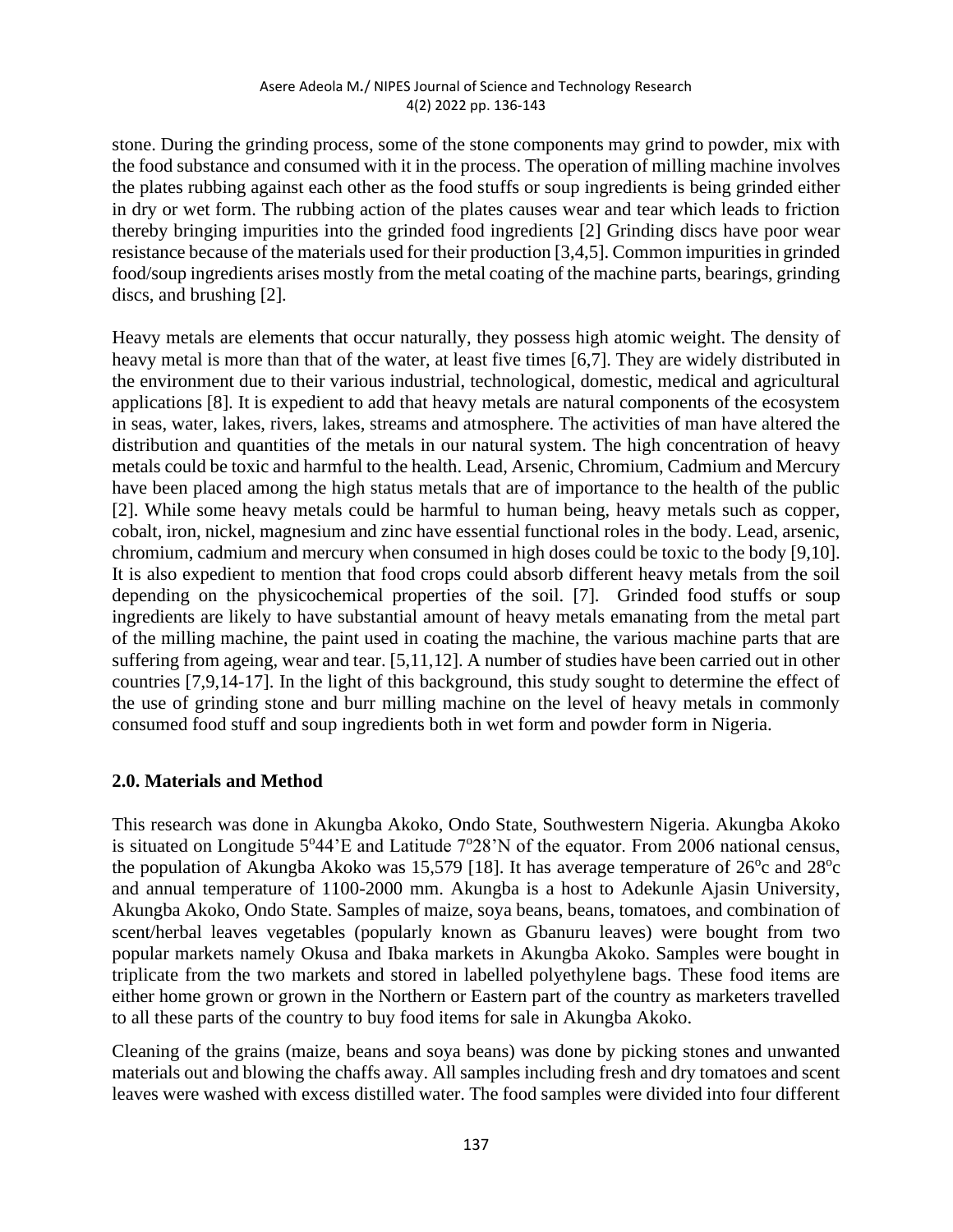groups. The items in first group (maize, beans, soya beans, dry tomatoes and scent leaves), was sundried and grinded with burr machine into powder form as dry sample. The second group includes maize, beans, soya beans (soaked in distilled water to soften for a day), fresh tomatoes and scent leaves, were then grinded into paste form with burr mill machine as wet sample, distilled water was added in little quantity during the grinding process. The third group comprises of soya beans, beans, maize not inclusive, (soaked in distilled water for a day to get soften), fresh tomatoes and scent leaves, then grinded manually using grinding stone, distilled water was also added in little bits during grinding as wet sample. The grinding stone was not used in milling dry samples because of the hardness of the samples which was not easy to grind manually. The fourth group served as control. The burr milling machine and grinding stone were carefully washed with distilled water before use so that all unwanted material from previously grinded food items would be cleaned out. The samples were stored in polyethylene bag and taken to the laboratory for analysis. The burr milling machine and grinding stone are shown in the figures below.

0.5g of each prepared sample were digested with 10 ml aqua-regia solution at a temperature of 700° cuntil a transparent solution was obtained. The filtrate from the resulting solution volume was topped up with distilled water into a 50 ml standard volumetric flask [2,19]. The digest were analyzed for metals using Atomic Absorption Spectrometer at Prof Julius Okojie Central Research Laboratory, Federal University of Technology, Akure, Nigeria.





*Fig 1: Grinding Stone Fig 2: Burr Milling Machine* 

## **3. Results and Discussion**

Table 1 level of heavy metals (mgkg<sup>-1</sup>) using various milling method in the food samples

| <b>Samples</b> | <b>Milling Method</b>  | Cп    | Fe     | Ph        | Cd        | Сr | Zn    |
|----------------|------------------------|-------|--------|-----------|-----------|----|-------|
| Sova beans     | Wet burr milling (WBM) | 12.00 | 56.00  | <b>ND</b> | <b>ND</b> | ND | 27.00 |
|                | Dry burr milling (DBM) | 12.50 | 119.50 | 1.00      | <b>ND</b> | ND | 37.50 |
|                | Grinding stone (GS)    | 16.50 | 16.50  | <b>ND</b> | <b>ND</b> | ND | 28.50 |
|                | Control                | 10.00 | 19.50  | ND        | <b>ND</b> | ND | 21.50 |
| <b>Maize</b>   | Wet burr milling       | 16.00 | 83.50  | ND        | ND        | ND | 23.50 |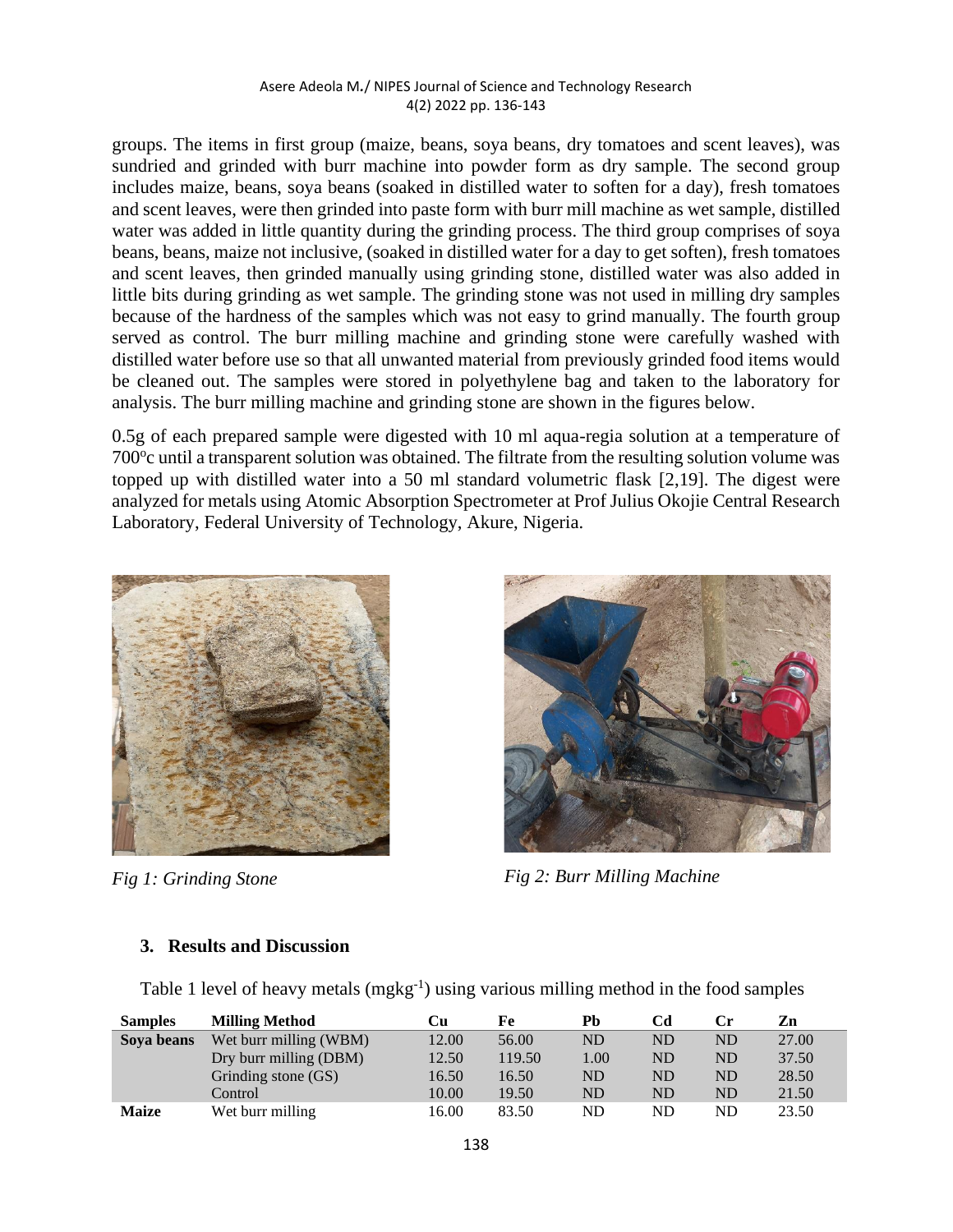|                 | Dry burr milling | 4.00  | 66.50   | 0.50      | 1.0       | <b>ND</b> | 17.00  |
|-----------------|------------------|-------|---------|-----------|-----------|-----------|--------|
|                 | Grinding stone   | -     | -       | -         | <b>ND</b> | ND        | ۰      |
|                 | Control          | 3.00  | 20.00   | ND        | <b>ND</b> | <b>ND</b> | 17.50  |
| <b>Beans</b>    | Wet burr milling | 17.00 | 38.50   | <b>ND</b> | <b>ND</b> | <b>ND</b> | 39.50  |
|                 | Dry burr milling | 12.00 | 68.50   | <b>ND</b> | <b>ND</b> | <b>ND</b> | 33.50  |
|                 | Grinding stone   | 7.00  | 78.50   | <b>ND</b> | <b>ND</b> | <b>ND</b> | 23.50  |
|                 | Control          | 6.50  | 26.50   | 1.50      | <b>ND</b> | <b>ND</b> | 18.50  |
| <b>Scent</b>    | Wet burr milling | 23.00 | 269.00  | 3.00      | ND        | ND        | 22.00  |
| <b>Leaves</b>   | Dry burr milling | 4.50  | 198.00  | ND.       | <b>ND</b> | ND        | 7.50   |
|                 | Grinding stone   | 7.50  | 60.00   | 2.50      | ND        | ND        | 13.50  |
|                 | Control          | ND    | 10.00   | ND        | <b>ND</b> | ND        | 2.50   |
| <b>Tomatoes</b> | Wet burr milling | 35.00 | 1525.00 | <b>ND</b> | <b>ND</b> | <b>ND</b> | 70.00  |
|                 | Dry burr milling | 8.00  | 215.50  | <b>ND</b> | <b>ND</b> | <b>ND</b> | 10.00  |
|                 | Grinding stone   | 17.50 | 255.00  | <b>ND</b> | <b>ND</b> | <b>ND</b> | 190.00 |
|                 | Control          | 7.00  | 65.00   | <b>ND</b> | <b>ND</b> | <b>ND</b> | 70.00  |

Table 2 the mean value of heavy metals  $(mgkg^{-1})$  in the milling methods

| Milling Method        | Cu    | Fe     | Ph   | Cd. |    | Zn    |
|-----------------------|-------|--------|------|-----|----|-------|
| Wet burr milling      | 20.6  | 394.4  | 3.00 | ND  | ND | 36.4  |
| Dry burr milling      | 8.2   | 133.6  | 1.00 | 1.0 | ND | 21 1  |
| <b>Grinding stone</b> | 12.13 | 118.75 | 2.5  | ND  | ND | 68.88 |
| Control               | 6.63  | 28.2   | 1.5  | ND  | ND | 26.00 |

Table 1 shows the concentration of heavy metals in the food samples using three milling methods: burr milling in wet form (WBM), burr milling in dry form (DBM), and grinding stone. The control shows the true level of heavy metals in all the samples. Chromium was not detected in any of the samples using all the milling methods. This is a coherent result that indicated no risk of impurities from the milling equipment. Cadmium was detected at a small amount only in maize milled in powder form with burr mill. Lead was not detected in tomatoes samples in all milling methods. Considering the trend of heavy metals in various food samples; soya beans sample, the grinding stone had the highest copper content. The highest Iron and zinc contents was in soya beans milled in powder form. Maize samples grinded with burr mill in wet form had the highest Cu, Fe and Zn contents. In beans sample, the wet burr milling had the highest Cu and Zn contents while grinding stone had the highest Fe content. Scent leaves grinded with burr mill in wet form had the highest Cu, Fe and Zn contents. Tomatoes samples grinded with burr mill in wet form had the highest Cu and Fe contents while grinding stone had the highest Zn content.

From Table 2, the trend of heavy metals in the food samples was found as  $Fe > Zn > Cu > Pb >$ Cd. In all the samples, wet milling had the highest metals concentration except for Zn where grinding stone had the highest. The trend of heavy metals for the different milling method used were wet burr milling > grinding stone > dry burr milling for copper. Wet burr milling > dry burr milling  $>$  grinding stone for Iron. Wet burr milling  $>$  grinding stone  $>$  dry burr milling for Lead and grinding stone  $>$  wet burr milling  $>$  dry burr milling for Zn. The dry burr milling method had the lowest metal concentrations in all the samples except for Iron. Lead was only discovered in very few samples. The mean value of copper in the different milling method varies from 8.2 to 20.6 mgkg<sup>-1</sup>. This is relatively higher than the control value of 6.63 mgkg<sup>-1</sup>. The mean value of iron varied from 118.75 to 394.4 mgkg<sup>-1</sup>. This is also higher than the control value of 28.2 mgkg<sup>-1</sup>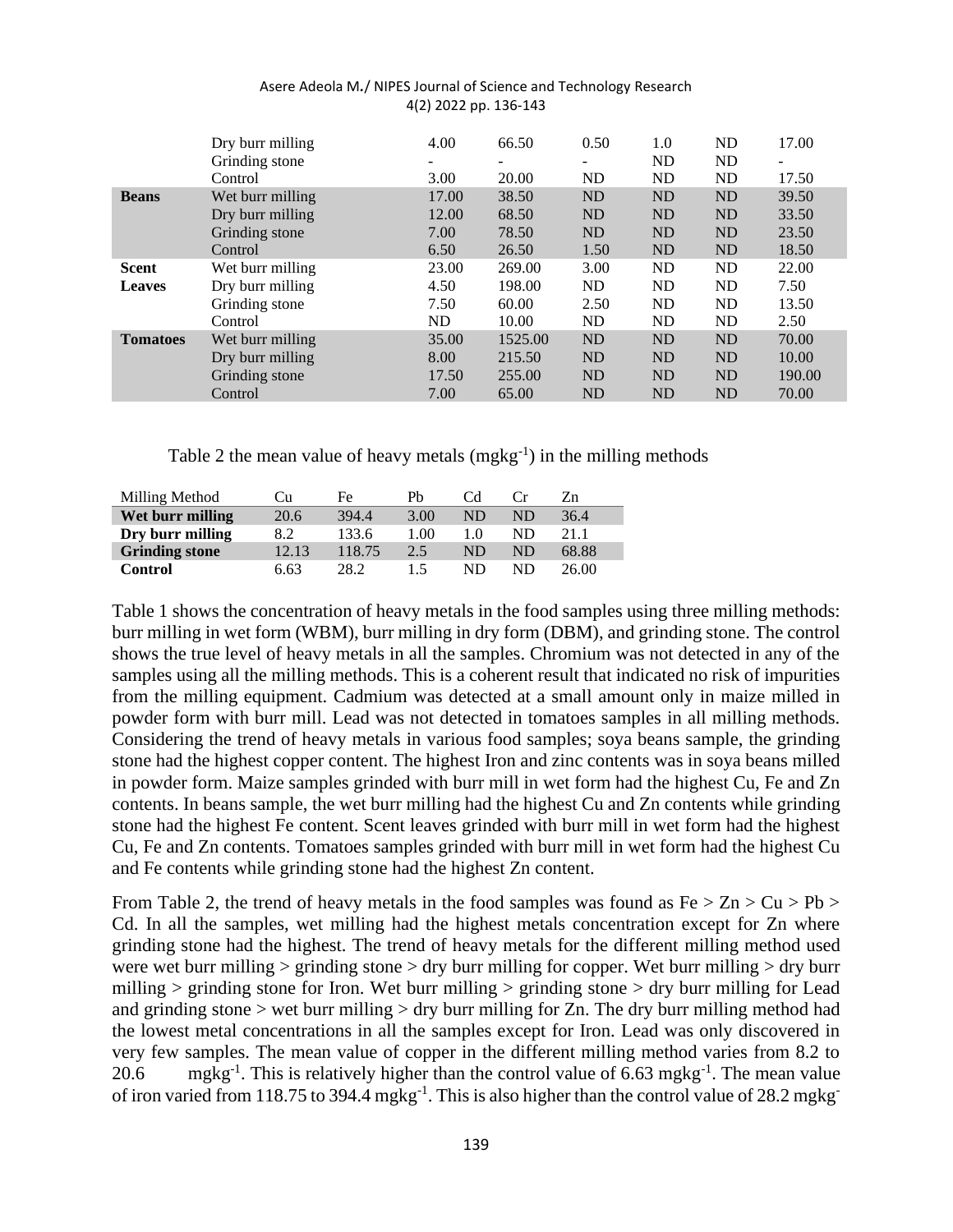<sup>1</sup>. The mean value of zinc varied from 21.1 to 68.88 mgkg<sup>-1</sup>. This is also higher than the control value of 26 mgkg<sup>-1</sup>. Zinc and iron are important elements for organisms [20]. The metals concentration values were plotted against the food samples as shown in Fig. 3 to Fig. 7.



*Fig 3. Concentration of the metals in soya beans*



*Fig 4. Concentration of the metals in maize*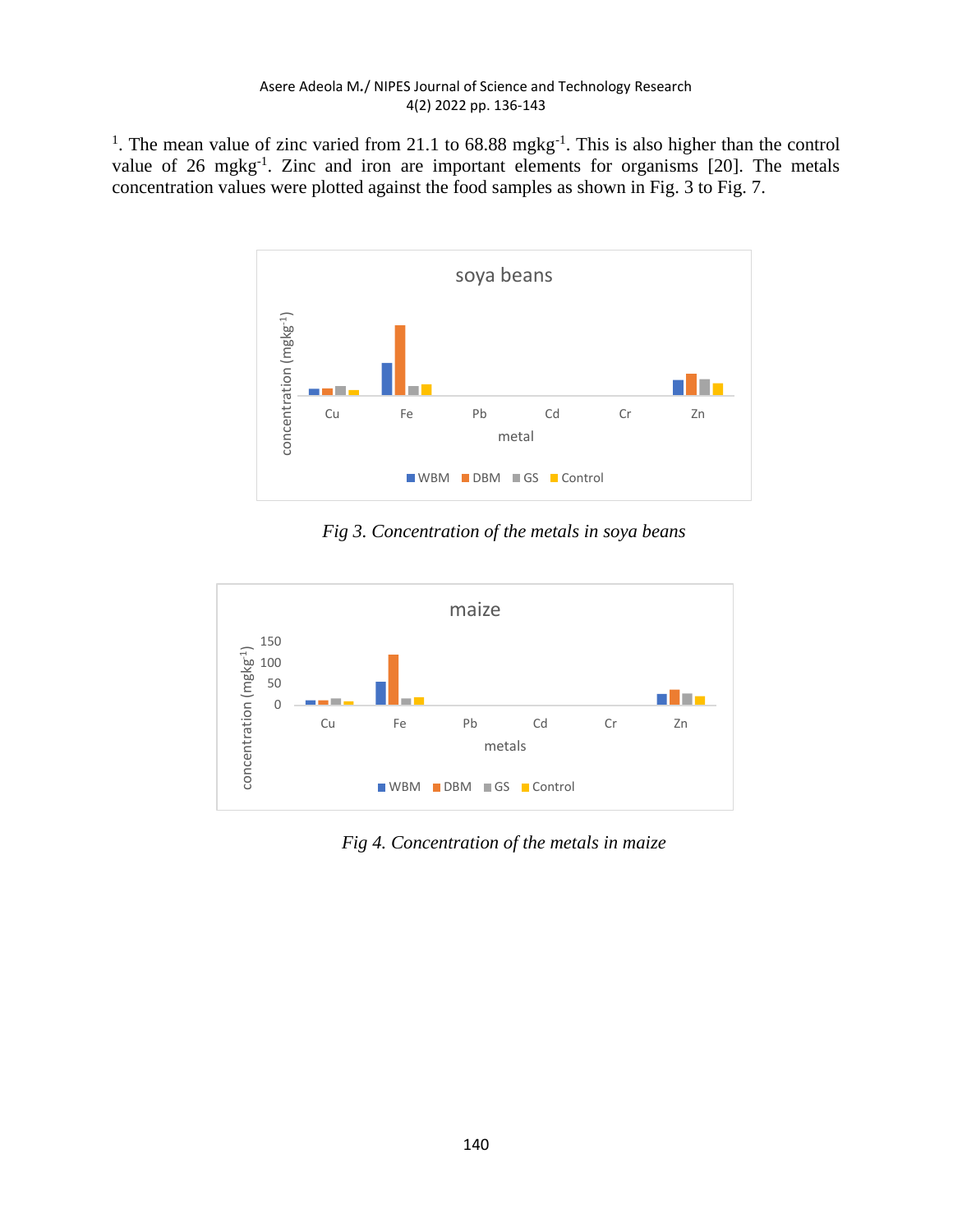

*Fig 5. Concentration of the metals in beans*



*Fig 6. Concentration of the metals in Scent leaves*



*Fig 7. Concentration of the metals in Tomatoes*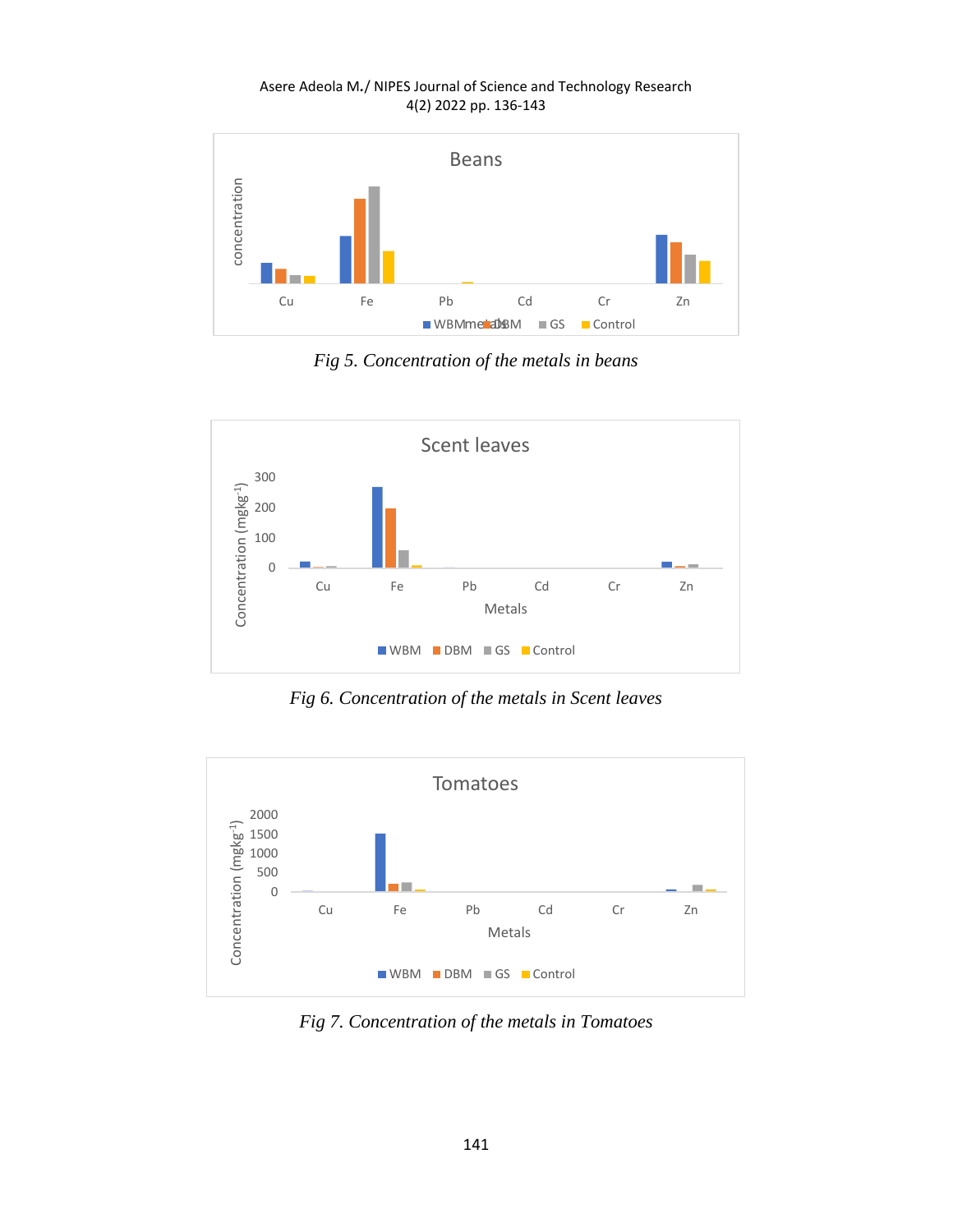## **4.0. Conclusion**

The effect of milling methods and machines on the level of heavy metals in food stuffs have been established. The study showed that no milling method or machine is completely free from heavy metal contamination. Grinding stone which was the oldest and traditional way of milling food items in Nigeria used to be believed to present no risk, however, in this study, the grinding stone present reasonable number of heavy metals in the milled food items but below that of burr mill machine. All samples had higher heavy metals concentration in comparison to the control value. Wet milling had the highest concentration of copper, iron, and lead. Therefore, all milling methods used in the study present some level of heavy metals.

## **References**

- [1] J.M.R. Antoine, L.A.H. Fung, C.N. Grant, Assessment of the potential health risks associated with the aluminium , arsenic , cadmium and lead content in selected fruits and vegetables grown in Jamaica, Toxicol. Reports. 4 (2017) 181–187. https://doi.org/10.1016/j.toxrep.2017.03.006.
- [2] E.O. Oniya, O.E. Olubi, A. Ibitoye, J.I. Agbi, S.K. Agbeni, E.B. Faweya, Effect of Milling Equipment on the Level of Heavy Metal Content of Foodstuff, Phys. Sci. Int. J. 20 (2018) 1–8. [https://doi.org/10.9734/psij/2018/42572.](https://doi.org/10.9734/psij/2018/42572)
- [3] E.K Normanyo, K. Esiam, I.A. Amankwa-Poku, E. Adetunde, Redesign of a grinding mill for the minimization of iron filings production. Researcher. 2010;2(7):60-75.
- [4] C.A. Edem, M.I. Dosunmu, Determination of Heavy Metals in Cobs of Maize (*Zea mays*) from Calabar South Local Government Area of Cross River State Nigeria, IJRRAS. 2012;13:346-348.
- [5] B.O. Anthony, C.G. Chukwu, O.O. Lawal, T.S. Osinaike, Some Nigerian traditional food milling techniques and cookware increases concentrations of some heavy metals in milled food. IOSR Journal of Pharmacy. 2013;3:6-13.
- [6] R. Adjei-mensah, H. Ofori, C. Tortoe, P.T. Johnson, D. Aryee, S. Kofi, Effect of home processing methods on the levels of heavy metal contaminants in four food crops grown in and around two mining towns in Ghana, Toxicol. Reports. 8 (2021) 1830–1838. https://doi.org/10.1016/j.toxrep.2021.11.001.
- [7] Y. Chen, X. He, J. Huang, R. Luo, H. Ge, A. Wo, M. Wawrzkiewicz, G. Agnieszka, B. Li, Q. Yu, G. Lv, S. Chen, Ecotoxicology and Environmental Safety Impacts of heavy metals and medicinal crops on ecological systems , environmental pollution , cultivation , and production processes in China, 219 (2021). [https://doi.org/10.1016/j.ecoenv.2021.112336.](https://doi.org/10.1016/j.ecoenv.2021.112336)
- [8] M. Kumar, A. Seth, A. Kumar, M. Singh, M. Sikandar, Environmental and Sustainability Indicators Remediation strategies for heavy metals contaminated ecosystem : A review, Environ. Sustain. Indic. 12 (2021) 100155. https://doi.org/10.1016/j.indic.2021.100155.
- [9] M. Kindie, M. Andargie, W. Hilluf, M. Amare, Assessment on level of selected heavy metals in Nile Tilapia and Barbus fish species and water samples from the Southern parts of Lake Tana , Ethiopia, Sci. African. 9 (2020) e00519[. https://doi.org/10.1016/j.sciaf.2020.e00519.](https://doi.org/10.1016/j.sciaf.2020.e00519)
- [10] A. Getaneh, A. Guadie, M. Tefera, Heliyon Levels of heavy metals in ginger ( Zingiber of fi cinale Roscoe ) from selected districts of Central Gondar Zone , Ethiopia and associated health risk, Heliyon. 7 (2021) e06924. [https://doi.org/10.1016/j.heliyon.2021.e06924.](https://doi.org/10.1016/j.heliyon.2021.e06924)
- [11] R.C. Ehiri, U.G. Megwa, O.N. Omaka, Food grinding stones as a source of heavy metals contamination of diets. J. Science & Multidisciplinary Research. 2010;2:113-120.
- [12] O.S. Sule, D.B. Odugbose, Assessment of dry and wet milling using fabricated burr mill. Food Science and Quality Management. 2014;31:1-12.
- [13] P. Kumar, S. Soo, M. Zhang, Y. Fai, K. Kim, Heavy metals in food crops : Health risks , fate , mechanisms , and management, Environ. Int. 125 (2019) 365–385. https://doi.org/10.1016/j.envint.2019.01.067.
- [14] C.B. Osei, C. Tortoe, E. Kyereh, R. Adjei-mensah, P.T. Johnson, Levels of aflatoxins , heavy and trace metal contaminants in two non-alcoholic beverages , Asaana and Nmedaa , and two alcoholic beverages , Burukutu and Pito produced by the informal sector in Ghana, Sci. African. 12 (2021) e00813. https://doi.org/10.1016/j.sciaf.2021.e00813.